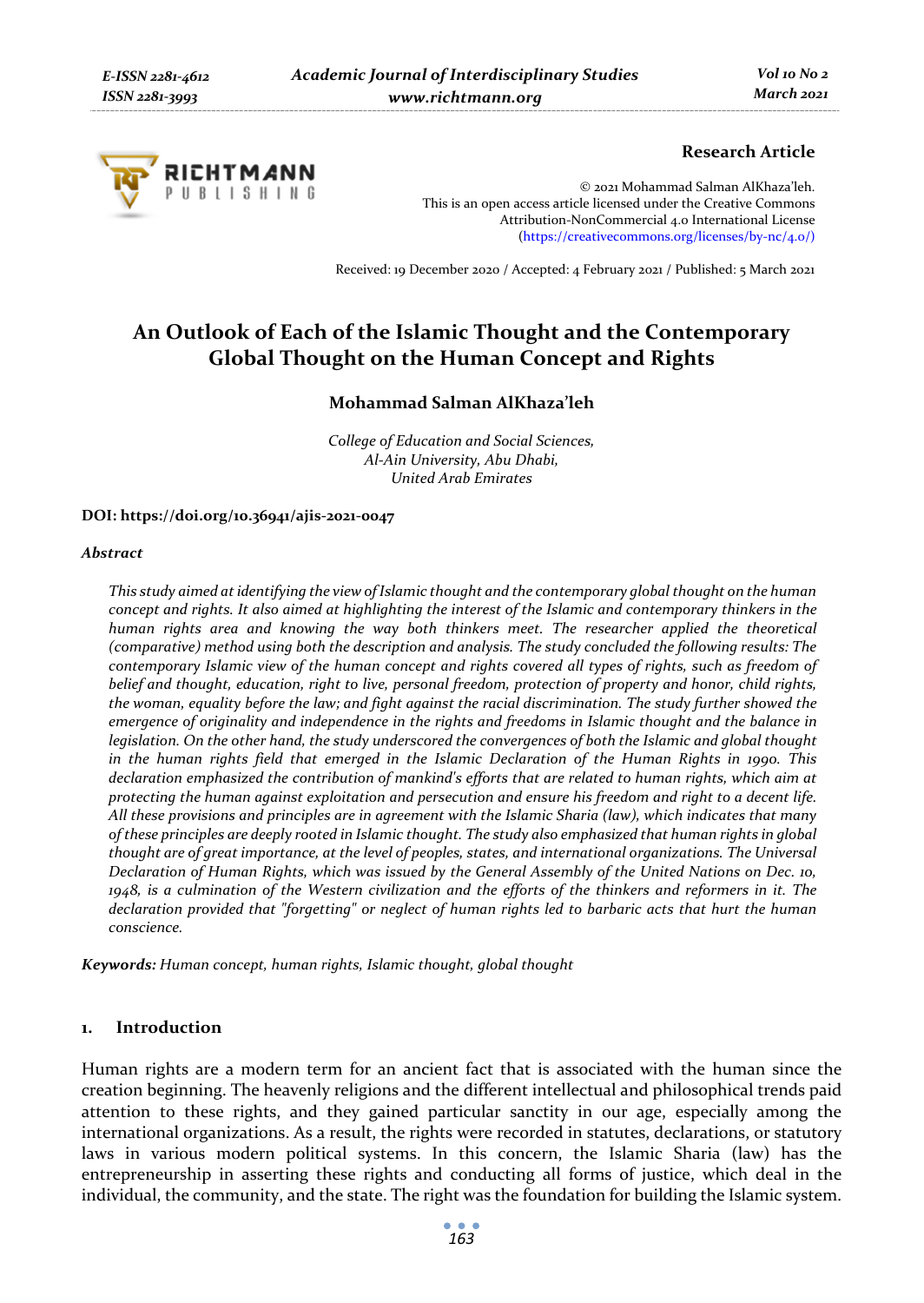| E-ISSN 2281-4612 | <b>Academic Journal of Interdisciplinary Studies</b> | Vol 10 No 2 |
|------------------|------------------------------------------------------|-------------|
| ISSN 2281-3993   | www.richtmann.org                                    | March 2021  |

Islam recognizes the equality principle among people in the common human values, as Islam considered people equal in their human nature, and there is no preferred group over another based on its human element, first creation, or being descendant of a certain lineage. Rather, the preference among people is based on other matters that are beyond their nature, elements, races, or first creation. It is built on their cooperation incompetence, science, ethics, and businesses.

Islamic education has been very keen to establish this equality in its fullest form and made it of the basic beliefs that every Muslim must hold. It further took it as a base for all whatever the communities enacted of legislations, and what it granted of rights to the human. In this concern, Almighty Allah says: "O, people! We created you from a male and a female, and We made you races and tribes, so that you may come to know one another. The best among you before Allah is the most righteous. Allah is Knowing and Aware." (Holy Quran, Surah Al Hujurat, Verse 13). This means that you (the peoples) are descendants of one father and one mother; none of you has the preference over the other based on his race or nature. If Allah made you races and tribes, He did not make you so to prefer a people over another, nor a tribe over another, but He divided you in this manner to make this division a means of cooperation and prominence, the way the individuals are, everyone has a name to be known with, and to be distinguished from all other persons. In the "Eyes of Allah", the moralists of you are based on your deeds and the extent of your adherence to the orders and rules of your religion; so the best of you is the most piteous and righteous (Al-Wafi, 2006). The human dignity provides the individual many established rights such as: right of Allah and His Prophet (Peace and Blessings of Allah be upon Him "PBAUH"), right of decent life and preserving the self, right of owning and gaining; right of the parents, right of the offspring, right of the relatives, right of the spouses, right of birth and care, right of the neighbors, and right of all the Muslims and non-Muslims (Yousuf, 2009).

The Messenger of Allah (PBUH) addressed the people saying: "O people, your God is one, your father is one, you are all offspring of Adam, and Adam was created of clay, no Arabian has preference over non-Arabian, nor any non-Arabian over Arabian, nor a red person over a white, nor a white over a red has a preference, except in the degree of piety (Al-Hafeth, 1979).

From the above, one can very clearly see this great advancement that Islam made and is rooted in the history of the social systems. Islam implemented the stipulated orders and rules regarding equality among people in the common human value, which is deemed a very important advantage of Islam over all that was prevailing in the former nations and legislations, where many types of racial discriminations and the like were practiced. As a result, Islam established the relations between people based on a one decent family concept (Atiyyah, 2008).

As for global thought, the human rights principles recently gained international attention by many of the officials of the developed, advanced, and developing countries. These rights occupied a prominent place in the educational curricula, media, and among people. Principles of human rights contributed, to a wide extent, to preserve many of the human values in the contemporary world. Due to their significance, many institutes, colleges, centers, and specialized institutions were created to these principles (Kashkash, 1987). All these made people strongly hold aspirations and ambitions in the results of these principles, which made them more urgent in the age we live, the age that is full of tragedies and pains. Hence the need arose to defend the deprived, the needy, and the vulnerable on earth, to save them from the torment of the arrogant people, the wrongdoers on earth, to protect them from evils, and to be with them in times of calamities and disasters.

Humanitarian intervention in the light of the international contemporary law has many types and forms, as it is every intervention that aims at protecting human rights and their fundamental freedoms. It could be a military or diplomatic intervention that includes all the nationals and foreigners. Besides, there are the contemporary humanitarian interventions that could be carried out by a state or some states, an international, global, or regional organization, within the framework of the United Nations Organization (Al-Khazaleh, 2012). Some considered this intervention a "right" if it comes to securing a passage to reach the victims; and a "must" if the humanitarian intervention seeks to respect the basic rights of the individual, such as the right of life. However, this intervention is not always humanitarian most of the time and maybe "coated" with economic and military motives.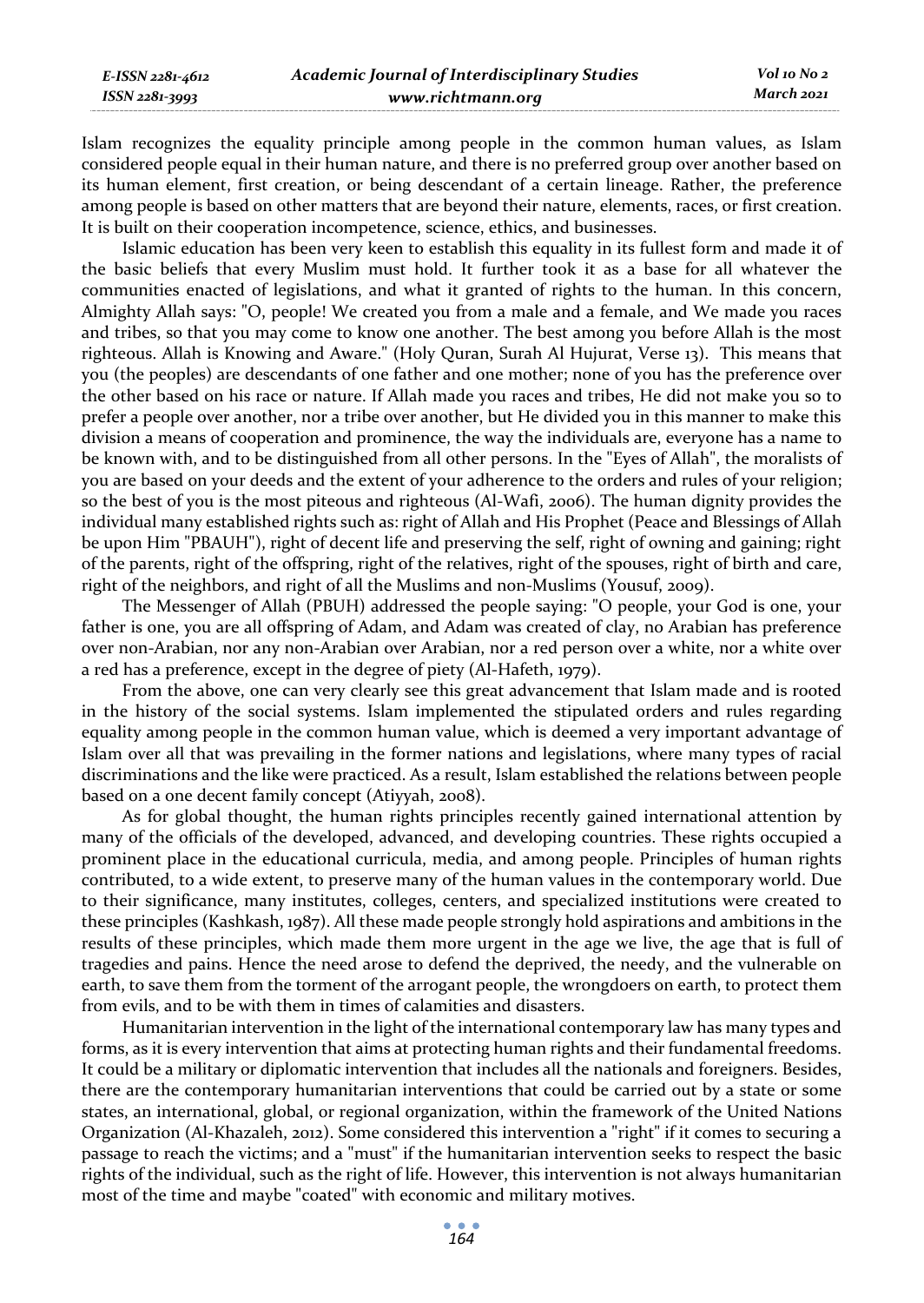| E-ISSN 2281-4612 | <b>Academic Journal of Interdisciplinary Studies</b> | Vol 10 No 2 |
|------------------|------------------------------------------------------|-------------|
| ISSN 2281-3993   | www.richtmann.org                                    | March 2021  |

It is noted that those who talk about human rights start from different ideological standings. They are either democratic, the way they are in the liberal systems that choose their principles from pragmatic, materialistic, and utilitarian, earthly philosophy. Or else, as in the socialist countries that choose their principles from a socialist philosophy and totalitarian, communist systems. All these systems determine their relations with the human being in so far as much as they serve his purposes and achieve the missions of these systems (Mohammad, 2004).

### *1.1 Previous Studies*

The researcher reviewed the studies that dealt with the human rights issue, such as:

Al-Khaza'aleh's Study (2019), "Human Rights in Islam", in which he used the analytical method. Its results emphasized that human rights are maintained and preserved in the Islamic thought, and are corroborated by the Hadith (sayings) of the Messenger of Allah (PBUH), "The human is respected because of his humanity, he is of the children of Adam, you must respect him, even if he is different from you in race and religion."

Al-Sharafi's study (2018) aimed to identify the reality of education about human rights. The researcher prepared four questionnaires sent to the ministries of education in twenty-one Arab countries, (200) higher education institutions, and (50) Arab NGOs. The study made important results, such as the absence of an Arab strategy in the education field about human rights, and the absence of legislation related to education about human rights.

Charles made a study cited in Agha (2003), aimed at identifying the relationship between civic education, press, and human rights in democratic behavior. The study was conducted in the United States of America, and the researcher applied the experimental method on a sample that comprised (648) participants. The researcher concluded that there is a direct, positive relationship between the individuals' behaviors and their ability to control their positive behavior. He recommended the necessity to teach citizenship and civic education in the preschool stage because they affect the individual's life. He also recommended looking at them as an ongoing learning experience, and that the individual should be taught that his rights are obtained through democracy only.

The study of Qaqeesh (2005) aimed at assisting the male and female teachers in explaining the principles of the human rights that were included in the universal declaration; and helping them the link between the activity and the prescribed curriculum by providing a suitable classroom environment, discussion, dialogue, role play, and story.

Wade (2011) made a study that aimed at designing a curriculum of the human rights for the fourth graders in public schools, through practicing democracy in the classrooms. The study concluded that the students' personal experience, level of growth, level of family, and cultural background strongly affected the students' thoughts in interests, and hence on learning the human rights. Furthermore, the use of democracy in the classrooms gave many students opportunities for better teaching.

Al-Jarbawi (2001) conducted a study that aimed to illustrate that teaching human rights is not traditional education. The study found two axes to introduce human rights education to schools, one is based on allocating specific classes to teach them in isolation of other subjects, and the second is based on integrating it with other subjects.

Wafi (2008) conducted a study aimed at identifying the perception of human rights in Islam. He concluded that the Islamic Sharia (law) preceded all other legislations in affirming human rights; that the Islamic nations in the era of the Messenger (PBUH) and the rightly guided caliphs, who came after Him, were the earliest nations to apply these rights; and that the modern democratic states themselves, in the present times, are still far lagging behind the Islamic system.

The study of human rights in Islamic thought is a very significant and necessary issue, to demonstrate the glorious role of Islam and its Sharia (law) to maintain, preserve and protect these rights. The significance of this type of study increases due to the increasing complications in international and humanitarian relations. The world is living an ethical crisis in the light of conditions where many of the human rights and freedoms are breached throughout the whole world. Besides, the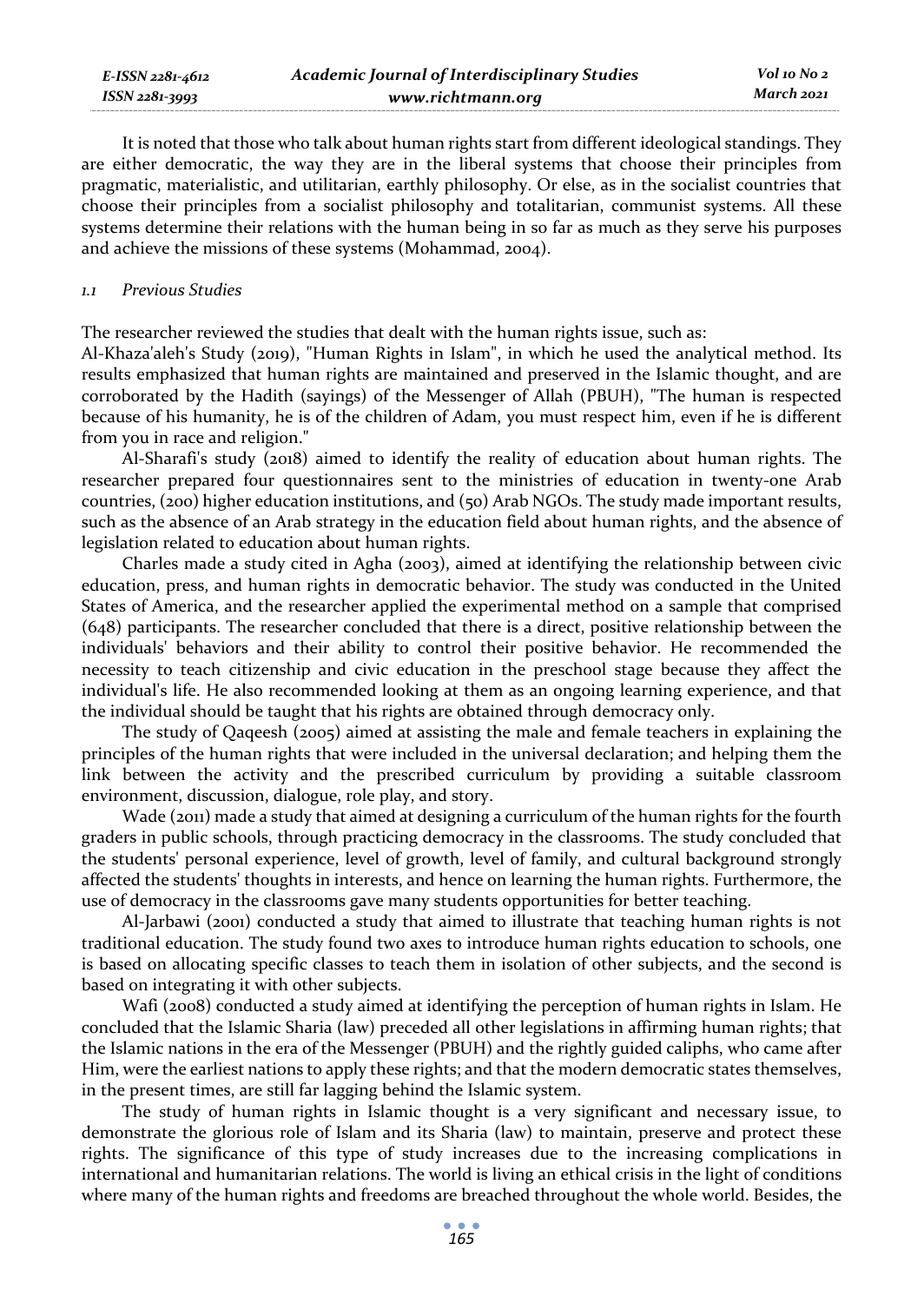views about human rights differed among the theorists, each took them the way he deems (Al-Motawakkil, 2005).

### *1.2 Study Problem*

The study problem is defined by the main following question: "What is the image of the human rights in both the Islamic thought and the Western contemporary thought?" The following questions branched from the main question:

What are the most important basic human rights that Islamic thought called for?

What is the image of human rights in contemporary global thought in the light of the universal documents of human rights?

What are the comparison aspects between the outlook of human rights in both the Islamic and contemporary global thoughts?

# *1.3 Significance of Study*

The significance of this study arises from explaining that Islam is the human rights religion, and the superb texts of the Holy Quran and Sublime Tradition (Sunnah) are a great constitution of all the human rights throughout all his different life stages. It also illustrates that Islam preceded the contemporary positive universal legislations, documents, and international deeds that called for human rights. The significance further stems from demonstrating the bright image of Islam with all its contents of virtuous morals, wise teachings, and ethical guides, as well as from spotting the lights on the contemporary constitutions and charters in terms of human rights.

This study seeks to achieve the following objectives:

To Identify the most important human rights the Islamic thought called for.

Exposing the image of human rights in contemporary global thought.

Demonstrating the originality and contemporary aspects in the outlook of human rights in both the Islamic and contemporary global thoughts.

# *1.4 Terminology*

Human rights: is the group of rules and demands that should be fulfilled for all humans equally, without any discrimination among them. These rights have peremptory norms, as the global dealing is established on that these norms are binding even if some countries did not accept them, as they regulate serious and very important affairs in maintaining the international community.

The Islamic thought: the thought that expresses the efforts of the human mind to interpret human rights in the framework of the Islamic principles, in terms of the doctrine, Sharia, and behavior.

The Western contemporary thought: is a group of positive legislative thoughts produced by ideas, theories, laws, and charters of the stakeholders in the contemporary West of numbers of countries or the thought of scientists.

### *1.5 Method*

This study is one of the specific studies that employed the descriptive, analytical, comparative method, depending on analysis, description, and comparison to extract the image of human rights in both the Islamic and contemporary global thoughts.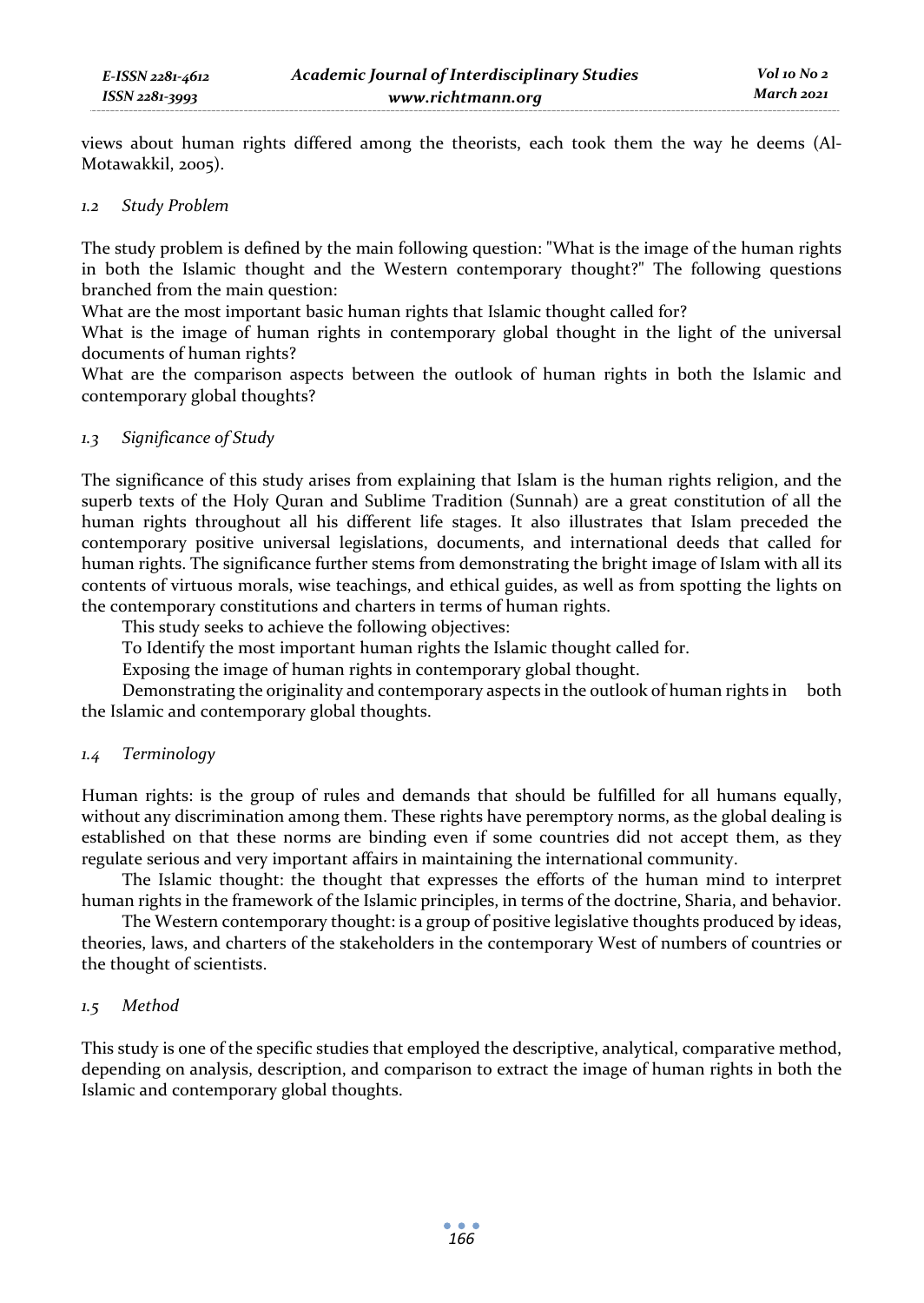### **2. Discussion**

### *2.1 First: the basic human rights in the Islamic educational thought*

Freedom of the religious belief in Islam. The human in the Islamic state enjoys the freedom of doctrine and religion. He has the absolute freedom to choose the religion that fits him. Islam refused the logic of violence, oppression, and coercion. No doctrine accepts these mischievous things, nor implants them in any self. In addition, the belief that comes through them is of no value, and its holder has no dignity because it was not the result of intellectual conviction and mental awareness. Al-Tabari narrated on the authority of Ibn Abbas that a man from Salem Bin Awf's tribe named "Al-Husain" was Muslim and his parents were Christian. He came to the Messenger (PBUH) and asked him whether he is legally allowed to coerce them to embrace Islam while they refuse any religion other than Christianity. The Messenger (PBUH) ordered him not to do so (Al-Farhan, 2001).

The Muslims maintained this principle to the farthest extent in their dealings with the peoples of the countries and territories that they were subject to their regime. They recorded it very clearly in all what they held of treaties. In this concern, Omar Bin Al-Khattab (May Allah be pleased with him), says in the treaty he held with the people of Bait Al-Maqdis (Jerusalem) after he opened it: "This is what Omar Bin Al-Khattab gave to the people of Ilia'a (One of the names given to Jerusalem throughout history) of security; he (Omar) gave them security on their selves, churches, and crosses; they will not be coerced to convert nor any of them will be hurt or harmed" (Al-Shishani, 1998).

Freedom of thought and thinking: with the same attention that Islam showed toward the human body, at the same time, it was keen on his mind and thought far from any restrictions that limit his launch, and prevent his thinking, contemplation, and reflection. Moreover, it urged and stressed that the mind and intellect should be free wanders in the creation of the heavens and earth, deeply thinking of and understanding them. He recognizes the signs of Allah that strengthen his belief in Allah, which will become a leading way to know his Creator, Allah, the only one to worship. Allah, the Exalted said: "Those who remember Allah while standing, sitting, and lying on their sides; and they reflect upon the creation of the heavens and the earth: "Our Lord, you did not create this in vain. Glory be to You! So protect us from the suffering of the Fire" (Al-Marzouqi, 2005).

Islam, through urging the human to think, recognizes to him something of his human nature and one of his human characteristics. But, at the same time, directs him to utilize this intellectual activity the way that benefits him and his community, without causing any harm to others of his race, in the application of the great rule of Islam, "Do not harm others, nor are you to be harmed by others" (Al-Doghmi, 1984). The Messenger of Allah (PBUH) followed this noble principle and the guided Caliphs followed it after Him. The freedom of opinion was guaranteed throughout their times and maintained by a fence of holiness. With the stability of the history of this "golden" era, which very truly represents the principles of Islam, we did not find any attempt from the rulers or governors to restrict the opinion freedom. In this concern, the opinion freedom also includes what is called the scientific freedom or freedom of scientific thinking, which means that everybody has the right to decide what he deems fit concerning the phenomena of astronomy, nature, plant, animals, and mankind, believe in what his mind guides to and is persuaded of its authenticity of theories, and to express his opinion through the multiple ways of expression (Salem, 2000). One of the aspects of thought liberation in Islam is its urging and encouraging seeking knowledge, as the intellect is the tool of science and knowledge. Thus, Islam emphasized seeking knowledge and science, and Allah, the Exalted revealed the first verse of the Quran to His Gracious Prophet asking Him to read. Allah, the Exalted said: "Read, in the name of your Lord, who created" (Al-Alaq Surah, Verse 1). Reading and writing are the main tools of knowledge and science that reveal the components of thought and science and unleash its owner to contemplate the greatness of the creation of Allah in the earth and heavens. The Prophet (PBUH) said "Seeking knowledge is an obligation for every male and female Muslim (Al-Bukhari authenticated it in the Book of Blood Moneys, No. 6878).

Freedom of work in Islam: work in Islam is the life way, the universe rule, and the way of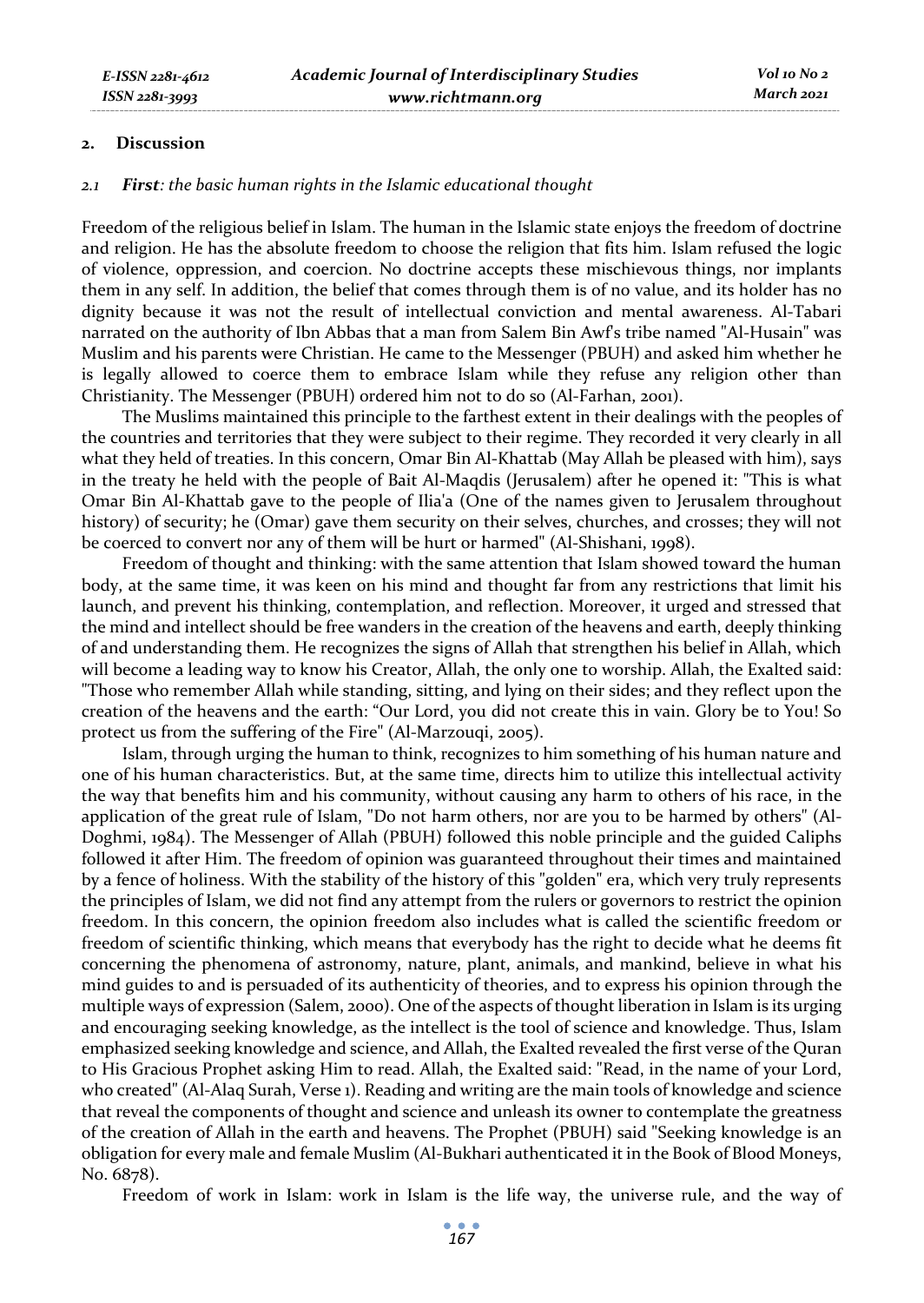*E-ISSN 2281-4612 ISSN 2281-3993* 

happiness in life and the hereafter. Islam urged work, endeavor, activity, and movement so that the Sunnah of urbanism makes its way in ease, flexibility, and clarity. Work in Islam is based on two extremely important conditions: the first is that the work should be legal (Sharia), fruitful, benefiting, i.e. not causing harm to the worker or the others. The second is that this work should suffice the worker and keep him away from the need for others, and make him able to support himself and his dependents. Therefore, Islam, in harmony with these elements that it calls to achieve, urges people to the freedom of gaining in two ways: the first: it forbade asking others (begging), and the second: it urged people and encouraged them to work. Islamic education did not isolate seeking science from work, or the theory from the application. It called for a new complementarity of the individual personality through the advanced doctrinal education, which resulted in great advancements in sciences, arts, and literature in the first Islamic world by the positive influence of the spirit of Islam that calls for research and experimentation. Building on this sacred view of work, Islam sanctifies the right of the worker in the "fruits" of his work and ownership of his wages. It calls to the fulfillment of the worker's pay and warns those who practice injustice on the workers with war from Allah and His Messenger. In this connection, the Messenger (PBUH) says in the Qudsi Hadith where he narrates from His Lord: Allah, the Exalted said: "Three people with whom I shall be their litigant on the Day of Resurrection, and He mentioned of them a man (employer) who hired a person who perfectly performed his work, and he (the employer) did not give him his wage." Islam also calls for paying the wage as soon as possible. In the same issue, the Messenger of Allah (PBUH) says: "Give the worker his pay before his sweat dries away." In the issue of the woman's work, Messenger of Allah encouraged the women to learn the crafts that fit their characteristics and functions as mothers and wives (Al-Shatibi, 1980).

The researcher notes from the above examples that the Islamic Sharia encouraged professional work and paid great attention to it. There are many proofs and pieces of evidence that urged people to take the manual and professional works, which expressed a high humanitarian perception of earnings and work concepts, stemming from a deep awareness that earnings and work are equal to life.

Freedom of learning and culture in Islam: the human has his physical and moral entity, and when he is born, he is a weak-bodied baby with very low thinking abilities. Allah, the Exalted said: "And Allah brought you out of your mothers' embryos, you know nothing, and made for you hearing, vision and hearts, so that you may be thankful." (Surah Al-Nahl, Verse 78) As preserving the material entity of the human is his basic rights, preserving his moral right is equally of his basic rights, for which learning is the way to achieve, as learning is one of the components of the human's cultural personality; and the higher the human's culture, the higher his moral entity is. Islam gave everybody the right to obtain knowledge, science, and culture the amount he wishes, as per his abilities, conditions, and readiness. It made this an obligation on the human within the acceptable limits of his religion and life affairs. In this regard, the Messenger (PBUH) says: "Seeking knowledge (science) is an obligation on every male and female Muslim." The Islamic world enjoyed a cultural unity, for which all the means of nourishment were provided, even in the ages of apparent political divisions. At that time, the Islamic world did not know the "artificial" borders that restrict the freedom of movement within the countries of Islam. The scholar, scientist, student, and book were moving very freely within the great area that extended from the shores of the Atlantic Ocean until central Asia, which led to the unity of the cultural and practical movement in terms of the basis and constituents, as well as in many common features.

Therefore, the scientific relations throughout the Islamic world were very firm and strong enough, which provided the scientific life growth, development, and prosperity; added to it a holistic view, benefited from the experiences and efforts of the scientist and learner, wherever they are. The teachers taught the Europeans the highest humanitarian trait that the humans should hold, i.e. the religious tolerance trait, and the European references and documents unanimously agreed that the Christians and Jews, during the Islamic rule in Andalusia, enjoyed a degree of tolerance the like of which is not found even in the contemporary European countries. They were left free to perform their religious rituals and kept their churches and temples, even Andalusia employed many of the Christians, and some of them ranked senior positions in the state. In this concern, a fair European researcher such as Le Bon could not help but admitting very clearly the effect of Muslims on European ethics and natures.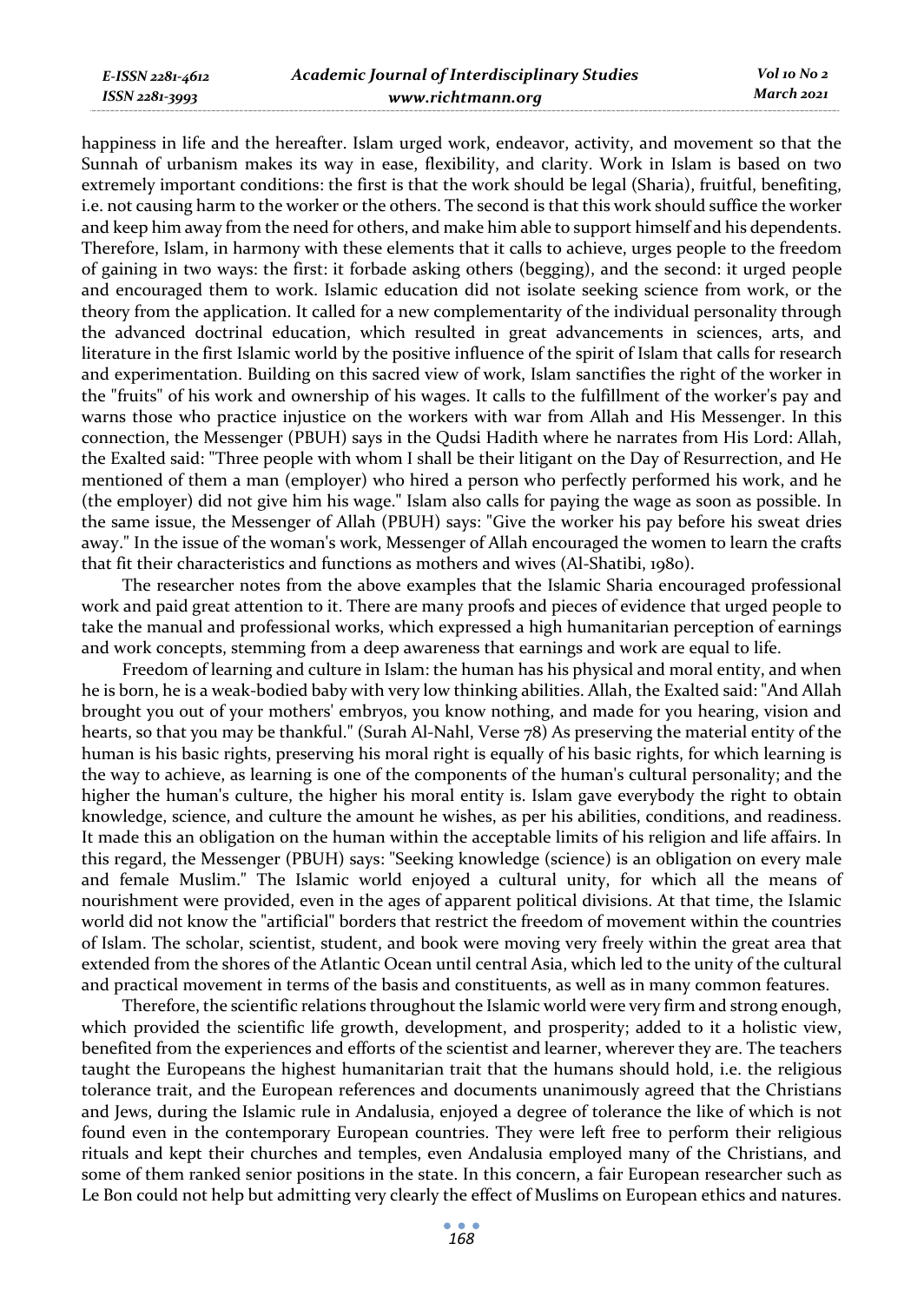| E-ISSN 2281-4612 | <b>Academic Journal of Interdisciplinary Studies</b> | Vol 10 No 2 |
|------------------|------------------------------------------------------|-------------|
| ISSN 2281-3993   | www.richtmann.org                                    | March 2021  |

He said: "The Europeans got rid of their savageness thanks to their contact with Muslims, and borrowed from them noble natures and chivalry principles, of which are: observing women, elderly, and children, respect of covenants and fulfillment of the promises." Then he comments on this by questioning: "Why then the scholars of our times, who rank the thought freedom principle over any religious consideration, deny the influence of Muslims? I find only one answer for this question, which is that our intellectual independence was only in the phenomena and that we are not thought-free in certain issues. Some virtuous people believe that it is a shame to accept the idea that Europe is indebted in getting rid of the barbarism role to the Muslims, but it is quite difficult that this false shame will mask the face of facts (Al-Mufti and Al-Wakeel, 1992).

Right of life: Islam stressed the need to respect the human soul, and prohibited killing among all humans, young, old, men, women, Muslims, or non-Muslims. Islam considered the illegal killing of one person as the killing of all the humans of the world. Allah, the Exalted, said: "That whoever kills a person—unless it is for murder or corruption on earth—is as if he killed the whole of humankind; and whoever saves it, is as if he saved the whole of humankind". This means that Islam absolutely respects human life, respects human rights regardless of whom this human is; ordained the retribution punishment to save this life, notwithstanding the race, gender, age, status, or religion of the murdered. The Islamic Sharia constitutes, in addition to the retribution punishment is premeditated murder, otherworldly punishments, such as depriving the murderer of inheritance. Even Islam does not stop at the end of all these worldly punishments but threatens the killer with the wrath and damn of Allah, as well as the severest punishment in the hereafter (Al-Janabi, 2015).

Right of the personal freedom: Islam, through its orders and prohibitions, has been keen that the Muslim should be free, servant (slave) of no one except Allah, so that his self and soul are led by the only One, Allah. What further enhances the attitude of Islam toward preserving the individual's freedom is equality among all people, and the criterion of differentiation is piety. Allah, the Exalted says: "O, people! Be conscious of your Lord, who created you from a single soul, and created its mate from it, and propagated from them countless men and women." (|Surah Al-Nisa'a, Verse 1). There is an abundance of pieces of evidence in Islamic history that indicate the equality between the governors, sultans, kings, and their children of the public and simple people. They sat in the judicature councils with the public and the simple people, as the Islamic rule in personal freedom is: "How do you enslave people whose mothers born them free?" Islam fought slavery of all its different, direct kinds through buying and selling the human; and indirect through slavery by guiding, leading, humiliation, colonization, and controlling his destiny. Islam fought both its individual and collective types, and called for liberating individuals, as well as liberating the Muslim group to be free, with its decision is in its hands, to enable the individual to rise and regain his human level, and the group to rise and regain its dignity. When Islam called for this, we surely know that Islam has not any purpose other than maintaining humanity from descending anew, and the human falling and worshiping his brother mankind. By this, no one will excommunicate another, and no one will hurt another in his humanity; and hence, the community will be humanitarian, every person feels reassured and comfortable in his relationship with others (Mahmoud, 1997).

Property protection in Islam: Islam surrounded the personal property with a strong fence of protection, and imposed severe punishments on whoever assaults them, whatsoever this aggression was. Islam stipulated the hand amputation punishment for theft, and Allah in this regard said: "As for the male thief and the female thief, cut their hands as a penalty for what they have reaped—a deterrent from Allah. Allah is Mighty and Wise" (Surah Al-Maeda, Verse 38). This punishment is only for what is termed by the Islamic jurists as "minor theft". But in the case of waylaying or highway robbery "major theft" or banditry, the penalty is far higher than hand amputation. For the sake of protecting the ownership, Islam allows the owner to defend his money, property, and the like with all means of defense, building on the saying of the Messenger (PBUH), "Whoever dies fighting to defend his property is a martyr" (Al-Hashimi, 2000).

Islam protection of honor: Islam provided the honor of people with one of the strongest protections which it gave to human rights. The clearer protection is what is seen in the severe judicial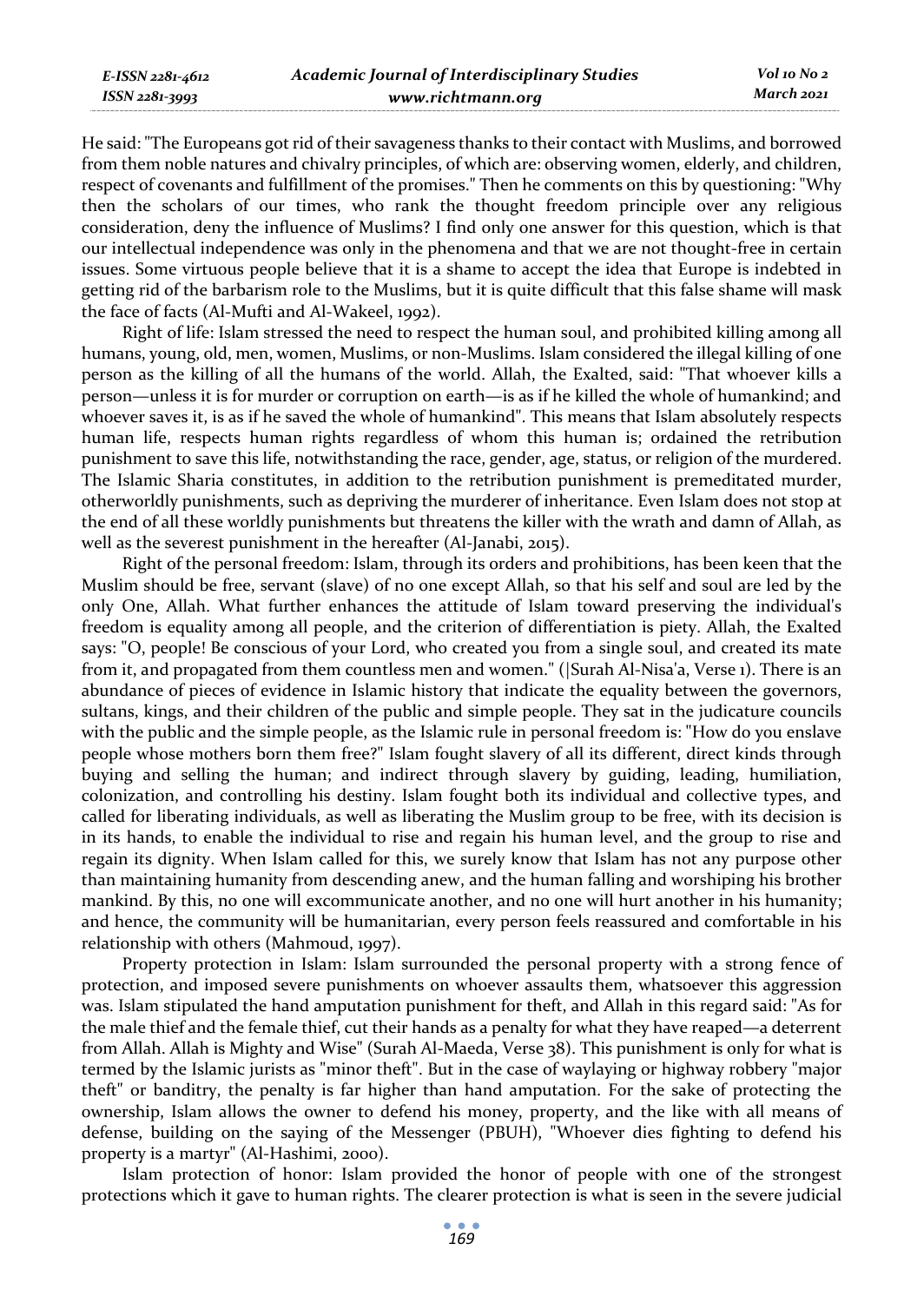punishments it inflicts in cases of adultery, indecent assault, and defamation; and in prohibiting backbiting and gossiping. Islam has categorically prohibited spying, whispering, mockery and calling out ugly titles, and so on of everything that affects the honor, reputation, and dignity of a person; despises the committers of these sins, and promises them a painful punishment on the Day of Resurrection (Oudeh, 1987).

Children's right in Islam: Islam provided all care, attention, and education for all children regardless of the difference in gender, religion, color, age, or social class, taking into account that children should be well prepared and trained to enable them to rise with the responsibilities of their nation in future. The rights of children in Islam are obligatory on their parents by choosing the right to parentage, the right to name, the right to breastfeed, the right to a nursery, and the right to a proper upbringing, which is among the great responsibilities assigned to parents toward their children, including good disciplining and providing them perfect and virtuous education. The Prophet (PBUH) said: "All of you are care providers, guardians, and responsible for your folk." One of the best education means is for parents to be good examples for their children in terms of morals, behavior, and dealings because the child imitates his father. Good education in Islam for the child is teaching him the teachings of his rightful religion, such as teaching him the Holy Quran and Sunnah of the Prophet (PBUH). No matter the teaching is theoretical or practical: theoretical, such as writing and reading, and practical, such as the teachings of the Prophet (PBUH): "Teach your children archery, swimming and horse riding." Islam further ordered the parents to allow the freedom of expression and opinion about any question posed by the child, as children frequently ask questions in the beginnings of their lives. The parents and educators are required to answer the child about all that he asks, not to prevent, rebuke, or deny him (Alwan, 1995).

Right of women: Islam looked at the woman through a vision that she was never given to her before or after Islam, the view that was built on the realities of the instincts of the woman nature. The gist of this vision is that the spouses in Islam are humanly equal and in terms of their relationship with Allah, the Exalted, and His rewards for both of them. Thereby, the inferior view about the woman that she is lower than the man disappeared; even more, this improper vision made her of a lower gender. Islam ordered more than this when it decides the unity of the two genders and the unity of the spouses. The view of Islam to the woman education stems from her importance with the above-mentioned terms so that it educates her to build generations and serve the whole human race. Hence, her education was a must and obligation same as the man. She performs the upbringing and early education of her children, based on her belief that children grow up with normal adult health, namely fathers and mothers, in a quiet and meek home for a mother who believes in her God. The above statements show that the woman has a great portion of education in Islam. Many women asked the Prophet (PBUH) to allocate a day for them to be more knowledgeable in the religious matters, and said to Him (PBUH): "Men learn and benefit from you more than us, so allocate a day to us from yourself." He promised them a day to meet, preach and order them." Still, many other rights in Islam were never guaranteed in any other religion, such as human equality, inheritance, trust, dowry, good education, freedom of speech, and right to testify. With all these rights and freedoms, the woman can live in dignity, honor, appreciation, and sacredness within her feminine entity and her nature that Almighty Allah created her in, and within her functions which are based on her biological, physiological, and psychological composition (Abdel Qader, 2017).

General rights of the non-Muslims: (Here jurisprudents differentiated between "Thimmi" who believes in other religion, and "Musta'min", who is in the Muslim country seeking refuge and security"). Non-Muslims in the Islamic state were granted many rights, and even the state increased its respect and appreciation to them, in compliance with the jurisprudential rule "They have rights as ours and obligations as ours", all in terms of the community system and the rights of citizens in it. Among the too many rights, Islam preserved for non-Muslims is that Islam guaranteed and maintained to them keeping their selves, property, and honor in safety and security. This stress on their rights is because some of the Islamic jurists deemed the injustice of the non-Muslim (Thimmi) is more severe than the injustice of the Muslim. Islam emphasized calling them nicely and guaranteed the right to hold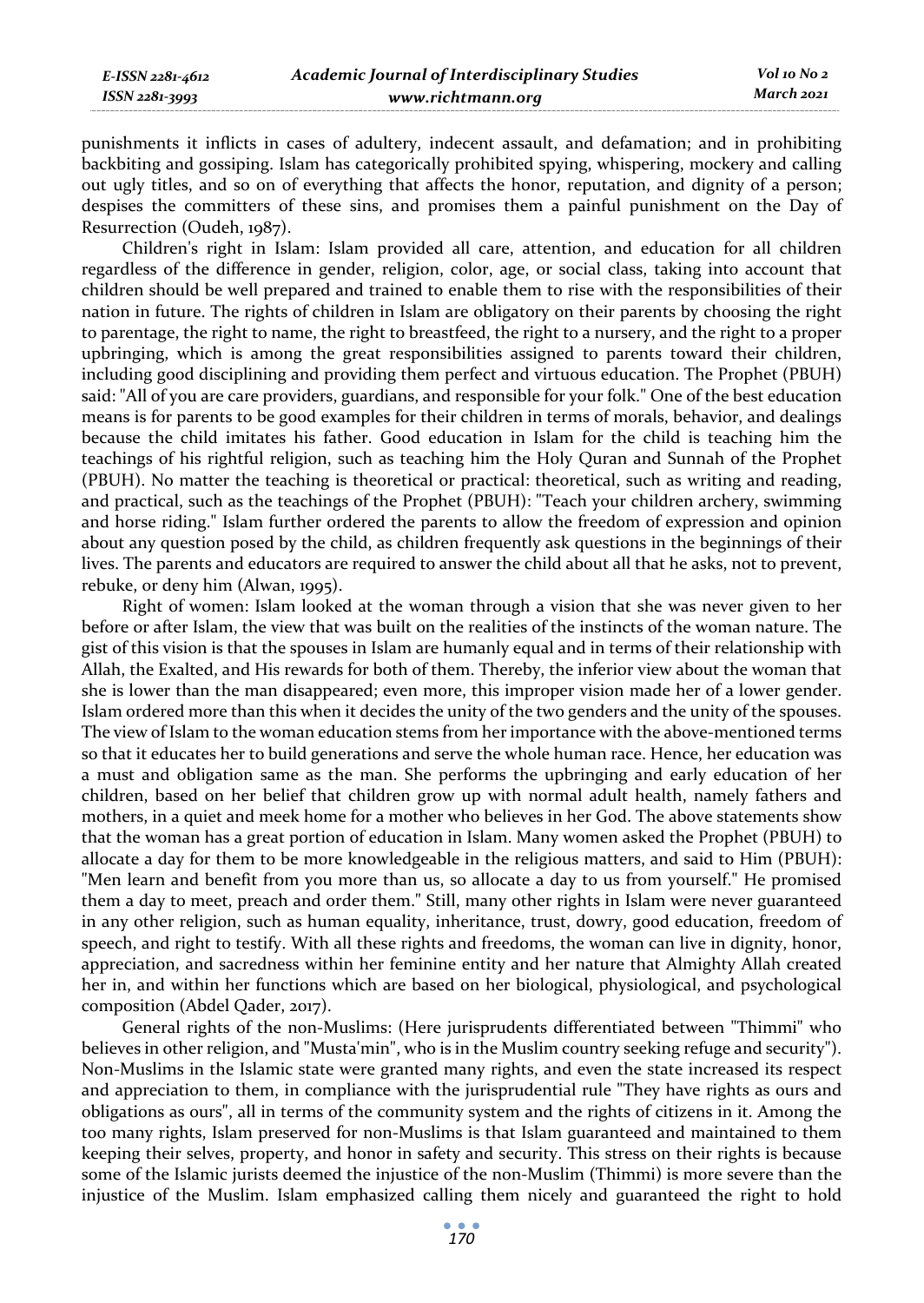| E-ISSN 2281-4612 | Academic Journal of Interdisciplinary Studies | Vol 10 No 2 |
|------------------|-----------------------------------------------|-------------|
| ISSN 2281-3993   | www.richtmann.org                             | March 2021  |

governmental positions, right to travel and reside good dealing, social security, and sponsorship, right to education and thought, and protection from assault (Al-Shishani, 1980).

The above leads us to conclude that Islamic Sharia (law), around fourteen centuries ago before the emergence of the document of the Universal Declaration of Human rights, stipulated these rights in the fullest form and widest system; that the Islamic nation, in the era of the Messenger (PBUH) and His successor of the rightly guided Caliphs, preceded all other nations in applying these rights; and that the modern democratic states in our ages are still lagging behind the Islamic system in this regard.

#### *2.2 Second: Human Rights in the Contemporary Global Thought*

In the light of the global documents of human rights, the scholars of the global constitutional jurisprudence assert that the idea of human rights is the common asset and source from which the philosophical schools in the eighteenth century were derived. It is the product of the "school of the natural right" as provided by philosopher John Locke in juristic terms, and later by the English jurist, Blackstone, in the mid-eighteenth century.

Contemporary Western thought seeks to theorize abstract rules and concepts of human rights, upon which it is based to limit the powers of the ruler and recognize the individuals' rights that are derived from the natural law. Or else from the higher reference of the rights and duties, which derives from nature, and the human knows it through reason. In this concern, it is clear that human rights are based on natural rights, and the theorists of communism are not more different from the Western; they differ only in non-linking human rights with individual freedom. The capitalist ideology sees an inevitable correlation between the idea of natural and individual rights, and that linking between the natural law and natural rights that aim at establishing a clear Western rule, i.e. protection of human rights (Al-Baker, 2007).

Human rights in the pragmatic philosophy have been associated with the trend based on utility that emerged from the capitalist system. This system raises the value of private property, achieving profits and increasing the capital, and at the same time, the basic source this philosophy is derived from is the Christian religion. As for the communist systems, the human rights emerged from the communist ideology that Marx, Lenin, and Stalin called for, which raised the public property value, and the human rights were based on social integration. The tragic condition the world experienced in the last century of wars and the associated violations of human rights, such as killing, displacement, hunger, and rape, motivated the nations to sign agreements, declarations, and charters that aim at respecting the human and maintaining his rights. The most important of these were: the Universal Declaration of Human Rights (1948), the International Covenant on the Economic, Social and Cultural Rights (1966), and the International Covenant on the Political and Civilian Rights (1966). All these documents emphasized the equality among people in dignity and the different rights, such as the right of life. The researcher here below briefly introduces the most important rights and freedoms that are contained in the international documents, as may be required by the nature of the study.

The Universal Declaration of Human Rights (1948): included emphasis that all humans are born free, and are equal in dignity and rights; that no whatsoever discrimination should be practiced against them for whatsoever reason; and that they have the right to life, freedom, and security. The Declaration prohibited slavery, servitude, slave trade, torture, and humiliation practices; gave to everybody the personal and legal rights, right of equality before the law; and the right of everybody to recourse to the courts of his country if his rights are violated. It further gave the individual the right of personal freedom and enjoying the nationality, leaving his country and returning to it, as well as the right of the man and woman to form a family. Also, it emphasized the right of property, expressing the opinion, thought, and feelings, and granted the individual the right to participate in public affairs, work, decent life, and that education is available for everyone (Abdel Kareem, 2004).

The International Covenant on the Economic, Social and Cultural Rights (1966): this covenant came to enhance welfare, achieve a dignified life for the peoples, and maintain their cultural, economic, and social interests. The covenant, in addition to the international covenant concerning the civilian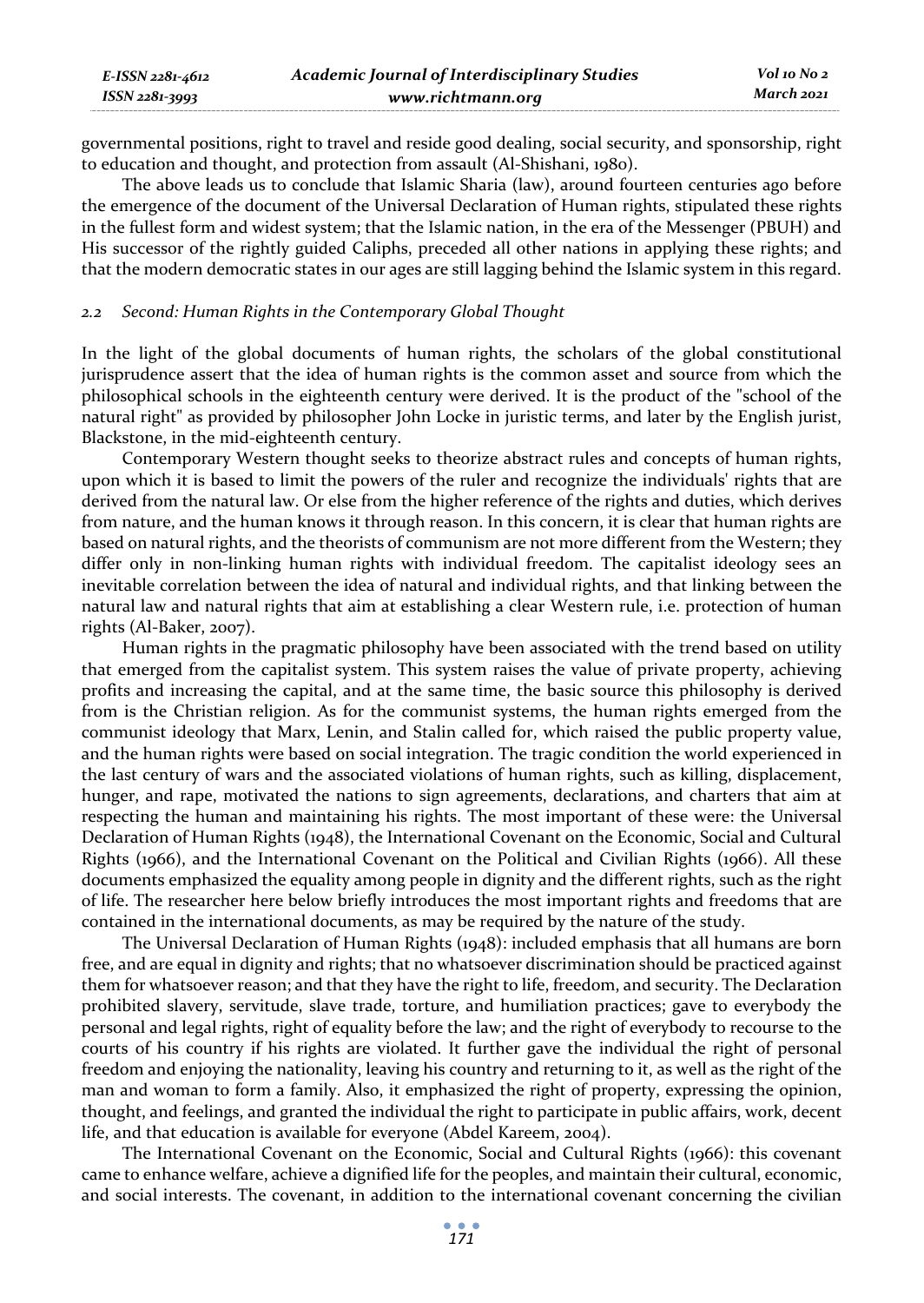| E-ISSN 2281-4612 | <b>Academic Journal of Interdisciplinary Studies</b> | Vol 10 No 2 |
|------------------|------------------------------------------------------|-------------|
| ISSN 2281-3993   | www.richtmann.org                                    | March 2021  |

and political rights, posed a specific shift of the international community in terms of endorsing more rights and freedoms of the humans, such as stress on the right to self-determination and their right to enjoy wealth, goodness and natural materials. It also emphasized the need to secure the economic, social, and cultural rights for both men and women without discrimination, and the need to ensure providing suitable health and social environment that guarantees prevention of infectious and breakouts diseases, and facilitating education and making it available to all; and the need to provide the suitable cultural life and freedom atmospheres for the scientific research (Gazamel, 2009).

The International Covenant on the Civil and Political Rights (1966): this covenant emerged from the Universal Declaration on Human rights to enhance and protect civil and political rights, which are the base of the family and welfare. This covenant emphasized the right to life and perfect equality without any discrimination for color, race, language, gender, doctrine, or origin. It further emphasized prohibiting slavery, slave trade, servitude, full equality between all people before judicature and courts, and the rights of the minorities to enjoin their culture, religions, and mother tongues (Al-Basheer, 2006).

Specific international agreements, charters, and declarations: the Universal Declaration of the Human Rights and the International Covenant on the Economic, Social, Cultural, Civil and Political rights gave rise to many special agreements, charters, and declarations; the most important are the following:

- A- Conventions against torture: torture is a non-humanitarian phenomenon, and humanity witnesses a struggle to prevent torture and cruel, a non-humanitarian treatment that degrades the human's status and dignity. Article (5) of the Universal Declaration on Human Rights provided the prohibition of subjecting any person to torture. This document was recognized in (1984), which prohibited all types of torture without any exception (Kilani, 2003).
- B- Women and Child Rights Agreements: according to this agreement, which implementation began in (1990), many rights were recognized for both the women and children: the right to life, right to enjoy the name since birth, right to acquire a nationality, right to have care by parents, right to grant them the identity and non-depriving from parents; right to the opinion expressed, right to freedom of thought, emotions, and religion. Besides, the agreement emphasized the rights of disabled children, and the convention on the elimination of all types of violence and discrimination against the woman, "CEDAW" in 1981, which gave her many rights. The most important were: the political rights, such as the right to nomination and voting, right to occupational and professional education, right to health care, right to obtain socio-economic benefits, and right of giving her equal legal eligibility before the courts as that of the man. The agreement also contained the confidential rights of the woman, such as the right to choose the husband, have children, and guardianship of the children (Sultan and Mujahed, 2008).
- C- Covenants against racial discrimination: many covenants were recognized to prevent racial discrimination and differentiation, such as the Convention of the Prevention of Genocide (1973), Elimination of All Forms of Intellectual Discrimination (1963), the International Agreement to Prevent the Apartheid Crime (1973), the Special Declaration on Rational Discrimination (1978), the Declaration on the Rights of Persons Belonging to National, Religious or Language Minorities (1992), and Covenant on the Prevention of Discrimination in Education, which was issued by Unesco in 1960. Despite this great amount of agreements, declarations, and covenants, yet most of the minorities around the world are subject to persecution, deprivation, and discrimination. Many of these minorities are still fighting to obtain their legitimate human rights as human beings, which required these covenants to put in actual practical efforts to observe the minorities' rights and discrimination against them (Al-Faqi and Embabi, 2009).
- D- Refugee Protection Agreements: the need emerged to hold agreements that protect the refugees due to the constant increase of their numbers because of the conditions that force them to leave their lands and countries. Therefore, UNRWA was established to rehabilitate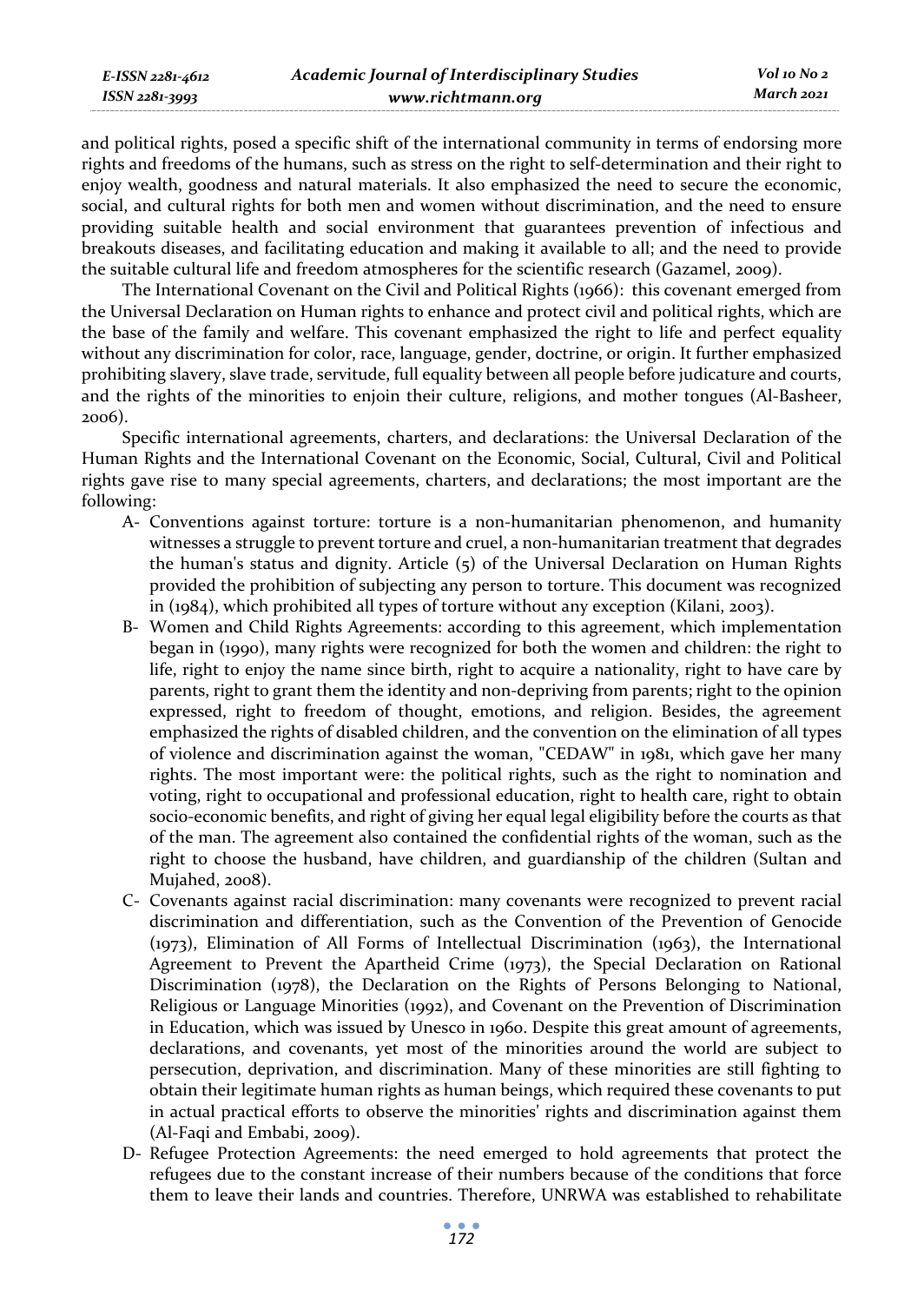the refugees, as well as the Charter on the Status of Refugees in 1951, and the Charter of the African Unity Organization (Nu'man, 2018).

E- Agreements on the Workers' Rights and Freedoms: The Global Declaration and the two International Covenants emphasized the right of work for everybody, this right was followed by signing many agreements and declarations that included applying this right on the ground. Such as, the agreement to guarantee the right to organize the work, the work conditions, and employment in the public sector (1979) and the international agreement on the protection rights of the workers and migrants and their families in 1990 (Basyouni, 2003).

The above indicates a large number of charters, declarations, and covenants that call for human rights. Even though, who observes the tracks of the human rights in the world recognizes that the human is still suffering from deprivation of his rights. These rights include the right to life, which is the utmost valuable right, as hundreds of innocents die daily, under different pretenses and various claims with many titles (which "justify" killing) such as safeguarding the national security, respect of law, the primacy of the democratic values, peace and security keeping, and the like of titles and arguments that the human pays for.

The human rights that the world is fighting for nowadays are the products of the teachings of the heavenly religions, particularly Islam that called to respect the human rights and freedoms as a human, regardless of his color, gender, or faith. In this connection, Messenger (PBUH) taught humanity, when he told us that "The human should be respected being of Adam proliferation, even if he is different from you in religion, race or gender."

*2.3 Third: Comparison aspects between the perception of human rights in Islamic thought and the contemporary global thought* 

According to the talk about the human concept and rights in Islamic thought and the contemporary global thought, the researcher highlights the following:

First: prominence of the originality and independence in the rights and freedoms in the Islamic thought, because their source is one, which is the fruit of a distinguished, independent doctrine. Therefore, all these are of the Islamic thought production, as well as what branched off it, as the rights and freedoms in them have no non-Islamic roots that may be borrowed from here and there of capitalist or communist system.

Second: balance in the rights and freedoms legislations in the Islamic thought. This is because this thought is based on moderation and justice, and what emphasizes this fact is the clear difference between contemporary capitalist thought and communist thought, which resulted in problems that caused the sufferings of many nations. This required reviewing the teaching and paraphrasing the principles and foundations on which this thought was based.

Third: stability of the rights and freedoms legislations in the Islamic thought. Islam based the provided rights and freedoms on firm standards that do not accept tweaking by the change of circumstances. These rights always maintain their validity and authenticity in all conditions and times, because they are the all true, tight legislations from Almighty Allah, the Exalted.

Fourth: Islamic thought recognized human rights in the fullest shape and widest extent since fourteen centuries, before the appearance of the Universal Declaration of the Human Rights document; thus it was the precedent. On the other hand, the contemporary democracy itself in the present times is still lagging in this issue behind Islamic thought.

Fifth: the contemporary global thought sought to assure, very clearly, the human right to life, freedom, work, education, opinion, expressions, property, enjoying the nationality, fair trial, intellectual and cultural life, freedom of movement, residency, and belief, and right to the prevention of torture, displacement, and banishment. But, despite the endorsement of the Universal Declaration of the Human rights, and the tremendous development in the communication, transportation and advanced technology nowadays, the human is still suffering and complaining from injustice, arbitrariness, violation, torture, displacement, hunger, disease and rape.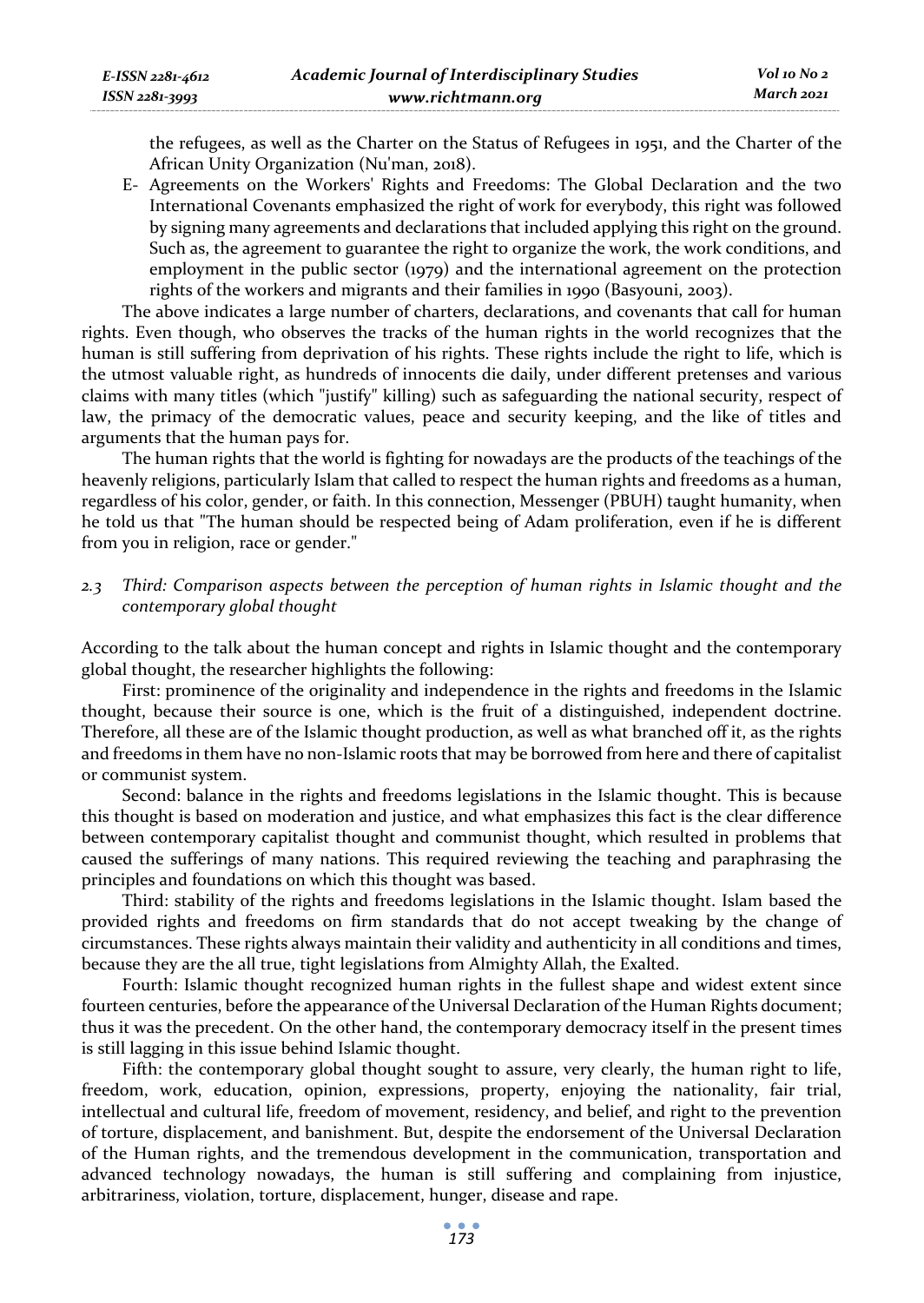| E-ISSN 2281-4612 | <b>Academic Journal of Interdisciplinary Studies</b> |  |
|------------------|------------------------------------------------------|--|
| ISSN 2281-3993   | www.richtmann.org                                    |  |

Finally, the Islamic Sharia (Law) continues to be the foundation and source of the right, its support, and the guarantee of its existence and maintaining it in the community. Each of the Islamic International Statement of the Human Rights which was issued in the headquarters of UNESCO, Paris, in 1981, and the Islamic Declaration of the Human Rights issued by the Islamic Conference Organization in its meeting in Cairo in 1990, emphasized the Divine source of the human rights. Consequently, it is quite illegal and impermissible to amend these rights, cancel, violate or ignore them. As for human rights in Western thought, they are natural rights, arising from the absolute sovereignty of the human, which, according to the belief of this thought, has no sovereignty over him.

# **References**

- Abdel Karim, N. H. (2004). Human Rights Education in the Arab Universities and Its Relationship with the Students' Human Development. Educational Science Journal (Special Number). Educational Studies Institute, Cairo University, pp.304-257.
- Abdel Qader, S. A. (2017). Woman's Right in Islam. Dar El-Kutub, Cairo.
- Abkar, H. (2007). Brief on the Rights, Freedoms and Religious Practices. Symposium on the Human Rights in Islam between Privacy and Universality. Rabat, Morocco. Islamic Education, Science and Culture Organization (IESCO).
- Agha, M. H. (2003). Role of the Faculty of Education in the Palestinian Universities in Achieving the Civil Aspects with their Students. Unpublished MA Thesis, Al-Azhar University, Gaza.
- Agha, M. H. (2016). Role of the Faculty of Education in the Palestinian Universities in Achieving the Civil Aspects with their Students. Unpublished MA Thesis, Al-Azhar University, Gaza.
- Al-Basheer, I. A. (1442 AH). Woman's Right between Sharia and Positive Law. In Nayef Arab Academy for Security Sciences (Published Book. Riyadh, Saudi Arabia- Nayef Arab Academy for Security Sciences.
- Al-Bukhari Documented it in Blood Money Book, No. (6878).
- Al-Doghmi, M. R. (1984). Espionage and Its Rules in the Islamic Law. Amman, Printing Press Workers' Cooperative Society.
- Al-Faqi, A. R. M.; Imbabi, N. F. (2009). Effectiveness of a Proposed Program to Develop Awareness of the Citizenship Culture and Human Rights with the Student Teachers in History Department in the Faculty of Education, Tanta University. The 2<sup>nd</sup> Scientific Conference: Human Rights and Social Studies Curricula, the Educational Society for Social Studies, Tanta University. Vol. 3, No. 43. pp.83-121.
- Al-Farhan, I. (2001). Islamic Education between Originality and Contemporaneousness Dar Al-Furqan, Jordan.
- Al-Hafeth, A. Q. B. A. (1979). History of Damascus City. Revised by Salah Eddin Al-Munajjed (1st Ed), Arab Community, Damascus.
- Al-Hashimi, M. A. (2000). Muslim's Personality as Formed by Islam in the Holy Quran and Sublime Sunnah. Printed Matters Agency, Riyadh.
- Al-Janabi, A. S. (2015). Right of Life in Islam, Study in the Comparative Jurisprudential Rights and Sharia Rules. Teacher's Journal, Vol. 1, No. 212, pp.267-296.
- Al-Jarbawi, A. (2001). Statement in the Human Rights. Referential Topic for both Male and Female Teachers, UNRWA, Department of Education, Jordan, 2001.
- Al-Khaza'aleh, M. (2012). Origins and Principles of Education. Dar Safaa for Publication and Distribution.
- Al-Marzouqi, I. A. (2005). Human Rights in Islam. Publications of the Cultural Community, Abu Dhabi.
- Al-Motawakkil, M. (2005). Islam and the Human Rights, Human Rights Books, the Global, Islamic and Arab Views. Arab Studies Center, Beirut.
- Al-Mufti, M. and Al-Wakeel, S. (1992). The Western Political Thought and the Islamic Sharia (Law). Dar Al-Nahda Al-Islamiah, Cairo.
- Al-Shatibi, A. A. I. (1980). Approvals in the Fundamentals of Sharia. Beirut, Dar Al-Marfa.
- Al-Shishani, A. W. (1998). Human Rights and His Basic Freedom in Islam and the Contemporary Systems. Royal Scientific Society Printing Press (Without Publishing Place).
- Al-Wafi, A. (2008). Human Rights in Islam, Association of the Arab Universities Journal, No. (107), V. (20), pp.111- 131.
- Alwan, A. (1995). Children Upbringing in Islam. Dar Esslam for Printing, Publication and Distribution, Cairo.
- Atiyyah, H. (2008). Brief on the Human Rights. Jaffa Scientific House for Publishing and Distribution, Amman Jordan.
- Basyouni, M. S. (2003). International Documents on Human Rights. Cairo, Egypt, Dar Al-Shorouq.